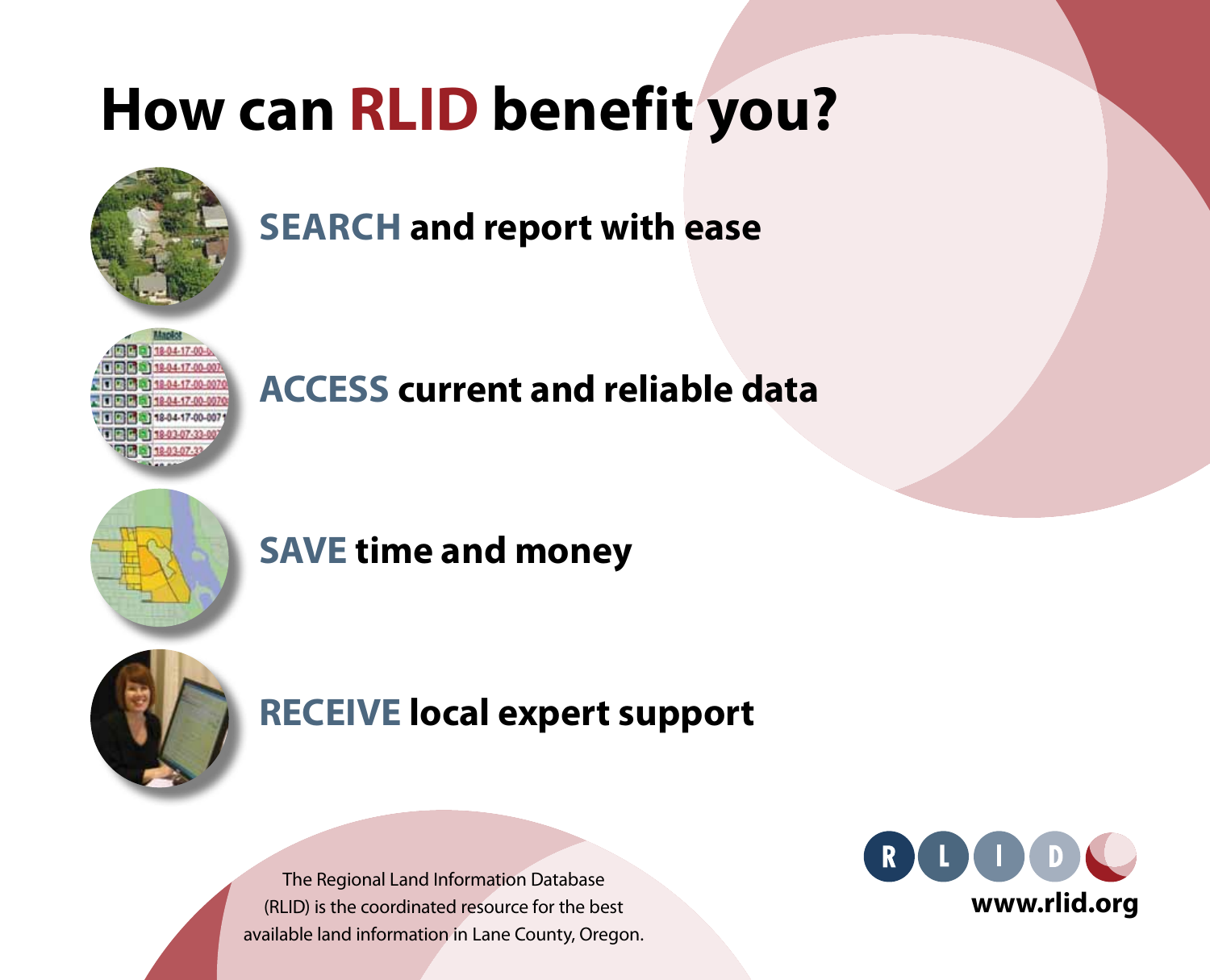**"RLID is an essential part of EWEB's operation for identifying property ownership and easy access to maps allows us to verify existing Public Utility Easements. We depend on the reports to provide accurate and reliable information for EWEB's Energy Loans and Utility Easement document preparation. RLID is a valuable resource to have on hand."** *– Carol Eggleston, EWEB Right-of-Way Agent*

### **SAVE time and money**

- Access information from your home and office.
- Convenient 24/7 access via the internet.
- $\cdot$  Find multiple agency data in one location.

### **SEARCH and report with ease**

- Find properties of interest by matching key information, filtering by characteristics, or locating on a map.
- Options to do it yourself or request custom mapping and reporting services.
- Create standard products or output raw data to integrate into your own systems.

### **ACCESS current and reliable data**

- • "Real Time"taxes and lien data.
- Nightly, weekly, and monthly updates of addresses, parcels, ownership, sales, schools, zoning, and more.
- Direct from the local government sources and leading commercial providers.

### **RECEIVE local expert support**

- Questions, problems or comments? RLID Support is available to help!
- Individual and group training workshops are offered.
- We want YOU to succeed tell us how we can make RLID work for you.

**"RLID saves time for our busy staff and makes it easier for families to get the information they need, when they need it. We used to get hundreds of calls every year from parents wanting to know what school their children would be attending. Now families can find accurate information on their own, at any time of the day or night, because our website directs them to the free RLID Quick Look feature."** *- Eliza Drummond, Eugene School District 4J*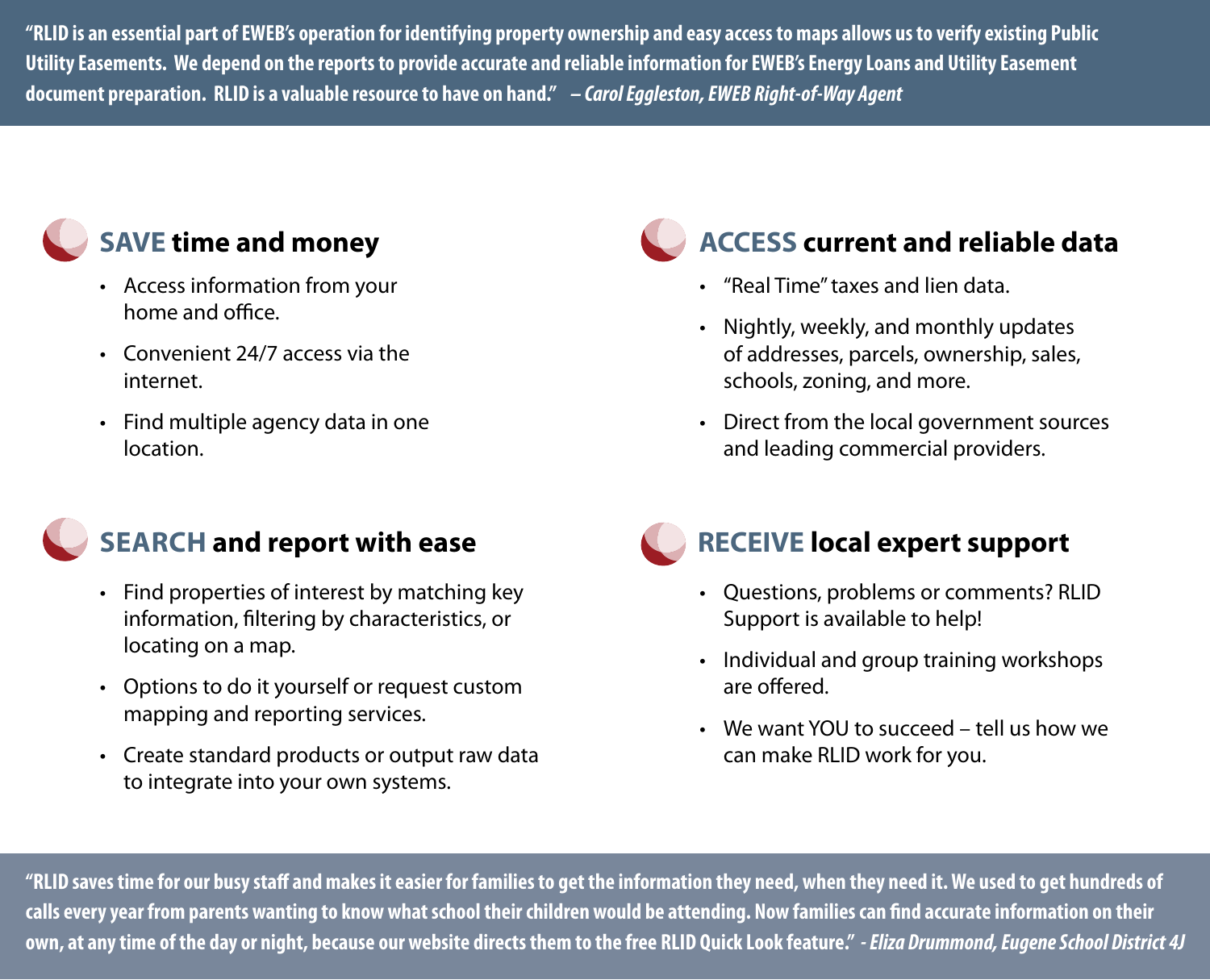## **Samples of what you'll find at RLID.org**



**Maps** *Taxmaps, plats, floodmaps, aerial imagery, and more*



#### **Demographic and Business Reports**

*Census information, NAICS/SIC codes, sales volume, employment*



### **Property Reports**

*Site address, land use, zoning, property ownership, land and improvement values, taxes, property sales, and building characteristics*

| ۰<br>×<br>-<br>۰<br>-<br>--<br>- | The true consideration for this converses is \$196,906.06<br>PRACTICAS AS DEPOSED IN CAS 20, 818.<br>DATES: BG/81/2004<br>antica contact 1<br>۰.<br>LAMENT E. SATINE<br>$k = 10$<br><b>JES 1. WHAS</b><br><b>STATE OF DESIGNS</b><br>٠<br>1.14.<br><b>ESUREV OF SAME</b><br>LAPRASCE E. BATEAU AGE JUST 1. INCREA.<br>$k+1$<br><b>Bitary Buildes of Great</b><br>4105<br>By consission resires: | THIS INSTRUMENT WILL NOT ALLOW HIM OF THE PAGESMEY DESCRIPSION IN T<br>TH VEOLATION OF APPLICABLE LAND ESE LING AND EDUCATIONS. DEPOS<br><b>ACCEPTING TREE DISTRIBUTE, THE PERSON ACCEPTAINS FER TITLE TO</b><br>ENVILLO CHECK VITH THE AFPREPATATE CITY OF COMPT PLANETING SEPARTY<br>APPROVED USED AND TO DETERMINE MHT CORTED ON LAMBUTED AGAINST ENGINE<br>Division of Chief Deputy C<br><b>M-DEED Cotal Stage</b><br>85.00 611.00 \$12.50<br>This instrument was acknowledged before me on Juane, 4-<br><b>HO AND</b> |
|----------------------------------|-------------------------------------------------------------------------------------------------------------------------------------------------------------------------------------------------------------------------------------------------------------------------------------------------------------------------------------------------------------------------------------------------|----------------------------------------------------------------------------------------------------------------------------------------------------------------------------------------------------------------------------------------------------------------------------------------------------------------------------------------------------------------------------------------------------------------------------------------------------------------------------------------------------------------------------|

#### **Recorded Documents and Images**

*Recent property transactions, grantor/grantee name, document number, instrument type and year*



#### **Interactive Maps**

*User-specified buffers, spatial selections around properties, aerial photography, environmental, USGS topos, and tax lot information), custom mailings, labels/list, and more*



#### **Comparable Sales**

*Star rating system, property location map, photos, sale price, price per square foot, and year built*

**"Having access to RLID has significantly improved our ability to provide information to our clients. Online deeds and reports allow us to gather a wide range of data from one place and the mapping lets us discuss site features before we actually visit the site location. This program is a remarkable resource to have available in Lane County."**

> *- Renee Clough, PE, PLS, Branch Engineering*